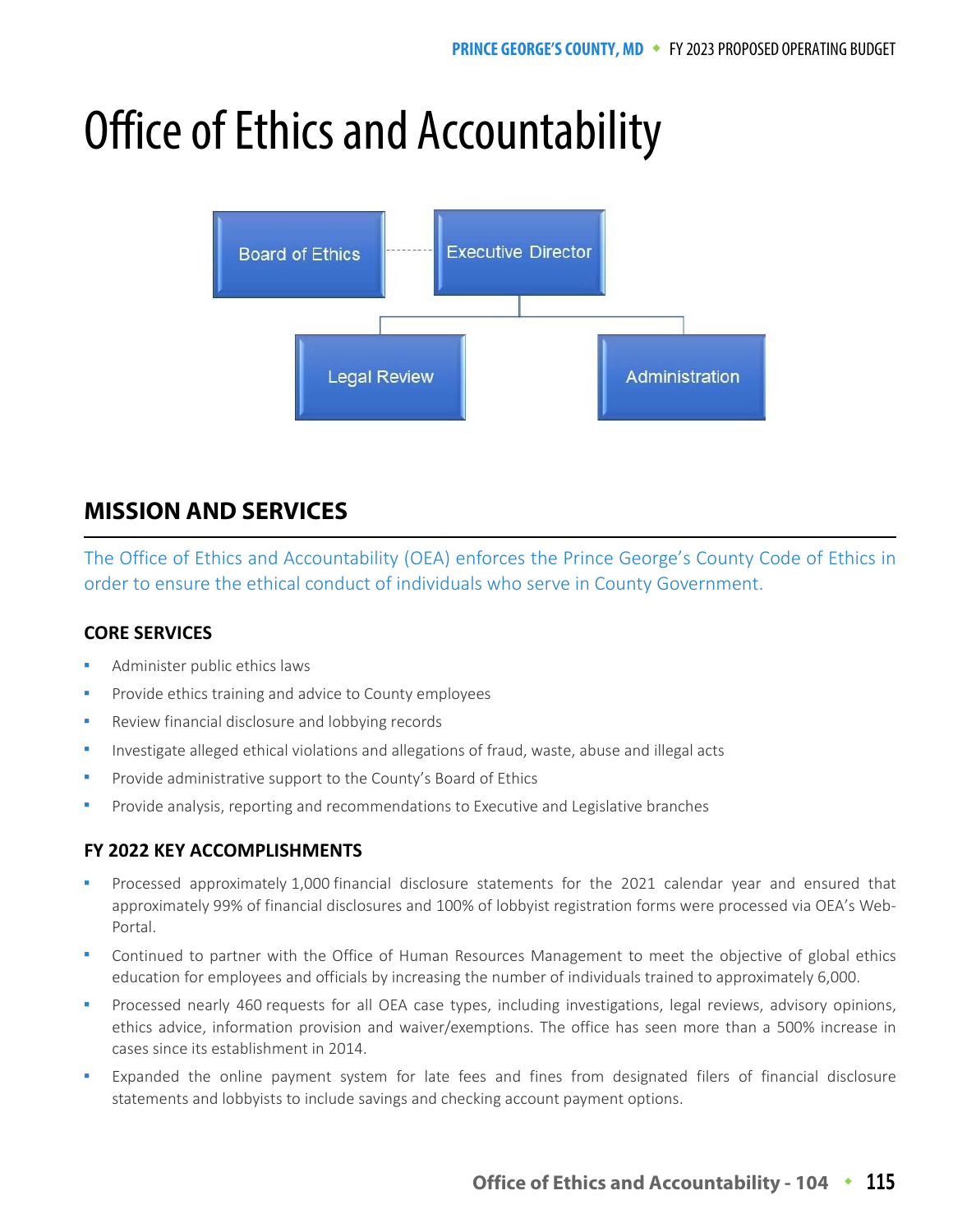Issued 33 recommendations to executive leadership to promote a culture of integrity, efficiency and public trust. This is a 10% increase in recommendations compared to 30 recommendations in Fiscal Year 2021. Issued a combined total of 156 recommendations between FY 2016 and FY 2022.

## **STRATEGIC FOCUS AND INITIATIVES FOR FY 2023**

The agency's top priority in FY 2023 is:

 Continue to sustain and effectively administer the County's electronic filing/case management system that allows Prince Georgians, County government employees and elected/appointed officials 24/7/365 access to online filing of complaints and required financial disclosure statements and lobbyist registrations/annual reports and efficiently investigate all complaints and initiate operations reviews in accordance with applicable laws to ensure timely responses, analysis, reporting and recommendations to management.

## **FY 2023 BUDGET SUMMARY**

The FY 2023 proposed budget for the Office of Ethics and Accountability is \$1,025,100, an increase of \$89,100 or 9.5% over the FY 2022 approved budget.

#### **Expenditures by Fund Type**

|                     | FY 2022 Budget<br>FY 2021 Actual |           |           | FY 2022 Estimate |           | FY 2023 Proposed |               |         |
|---------------------|----------------------------------|-----------|-----------|------------------|-----------|------------------|---------------|---------|
| <b>Fund Types</b>   | Amount                           | % Total   | Amount    | % Total          | Amount    | % Total          | <b>Amount</b> | % Total |
| <b>General Fund</b> | \$937,199                        | $100.0\%$ | \$936,000 | 100.0%           | \$956,600 | $100.0\%$        | \$1,025,100   | 100.0%  |
| <b>Total</b>        | <b>S937,199  100.0</b> %」        |           | \$936,000 | 100.0%           | \$956,600 | 100.0%           | \$1,025,100   | 100.0%  |

## **Reconciliation from Prior Year**

|                                                                                                                                  | <b>Expenditures</b> |
|----------------------------------------------------------------------------------------------------------------------------------|---------------------|
| <b>FY 2022 Approved Budget</b>                                                                                                   | \$936,000           |
| Increase Cost: Compensation - Mandated Salary Requirements - Annualization of costs related to salary<br>adjustments             | \$44,900            |
| <b>Increase Cost: Fringe Benefits</b> — An increase in the fringe benefit rate from 29.0% to 33.5% to align with projected costs | 43,900              |
| Increase Cost: Technology Cost Allocation - Increase in OIT charges based on anticipated countywide costs for<br>technology      | 3,300               |
| <b>Decrease Cost: Operating</b> — Reduction in travel and training to align with historic spending                               | (3,000)             |
| <b>FY 2023 Proposed Budget</b>                                                                                                   | \$1,025,100         |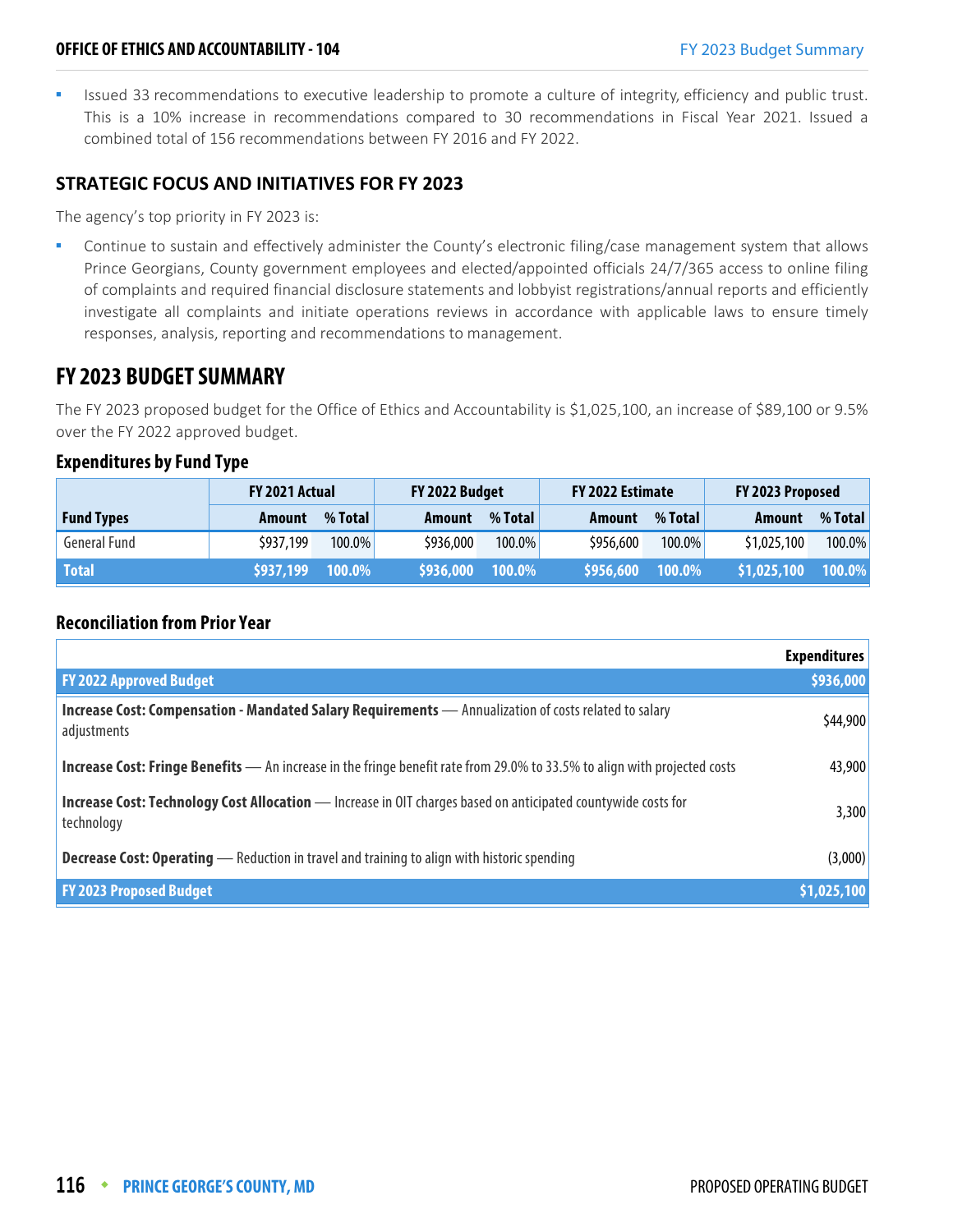## **STAFF AND BUDGET RESOURCES**

| Authorized<br><b>Positions</b> | FY 2021<br><b>Budget</b> | FY 2022<br><b>Budget</b> | FY 2023<br>Proposed | Change<br>FY22-FY23 |
|--------------------------------|--------------------------|--------------------------|---------------------|---------------------|
| <b>General Fund</b>            |                          |                          |                     |                     |
| Full Time - Civilian           | 6                        | 6                        | 6                   | Λ                   |
| Full Time - Sworn              | 0                        | U                        | 0                   |                     |
| Subtotal - FT                  | $\overline{6}$           | 6                        | 6                   |                     |
| Part Time                      | <sup>0</sup>             | U                        | U                   | U                   |
| <b>Limited Term</b>            | U                        | U                        | 0                   | U                   |
|                                |                          |                          |                     |                     |
| <b>TOTAL</b>                   |                          |                          |                     |                     |
| Full Time - Civilian           | $\overline{6}$           | 6                        | 6                   | U                   |
| Full Time - Sworn              | O                        | U                        | 0                   |                     |
| Subtotal - FT                  | $\overline{6}$           | 6                        | 6                   |                     |
| Part Time                      | 0                        | U                        | U                   |                     |
| <b>Limited Term</b>            |                          |                          |                     |                     |

|                                  | FY 2023      |                     |                 |  |
|----------------------------------|--------------|---------------------|-----------------|--|
| Positions By Classification      | Full<br>Time | Part<br><b>Time</b> | Limited<br>Term |  |
| Administrative Aide              |              |                     |                 |  |
| <b>Administrative Specialist</b> |              |                     | 0               |  |
| Attorney                         |              |                     | 0               |  |
| Executive Director               |              |                     |                 |  |
| Investigator                     |              |                     | 0               |  |
| <b>Compliance Specialist</b>     |              |                     |                 |  |
| TOTAL                            |              |                     |                 |  |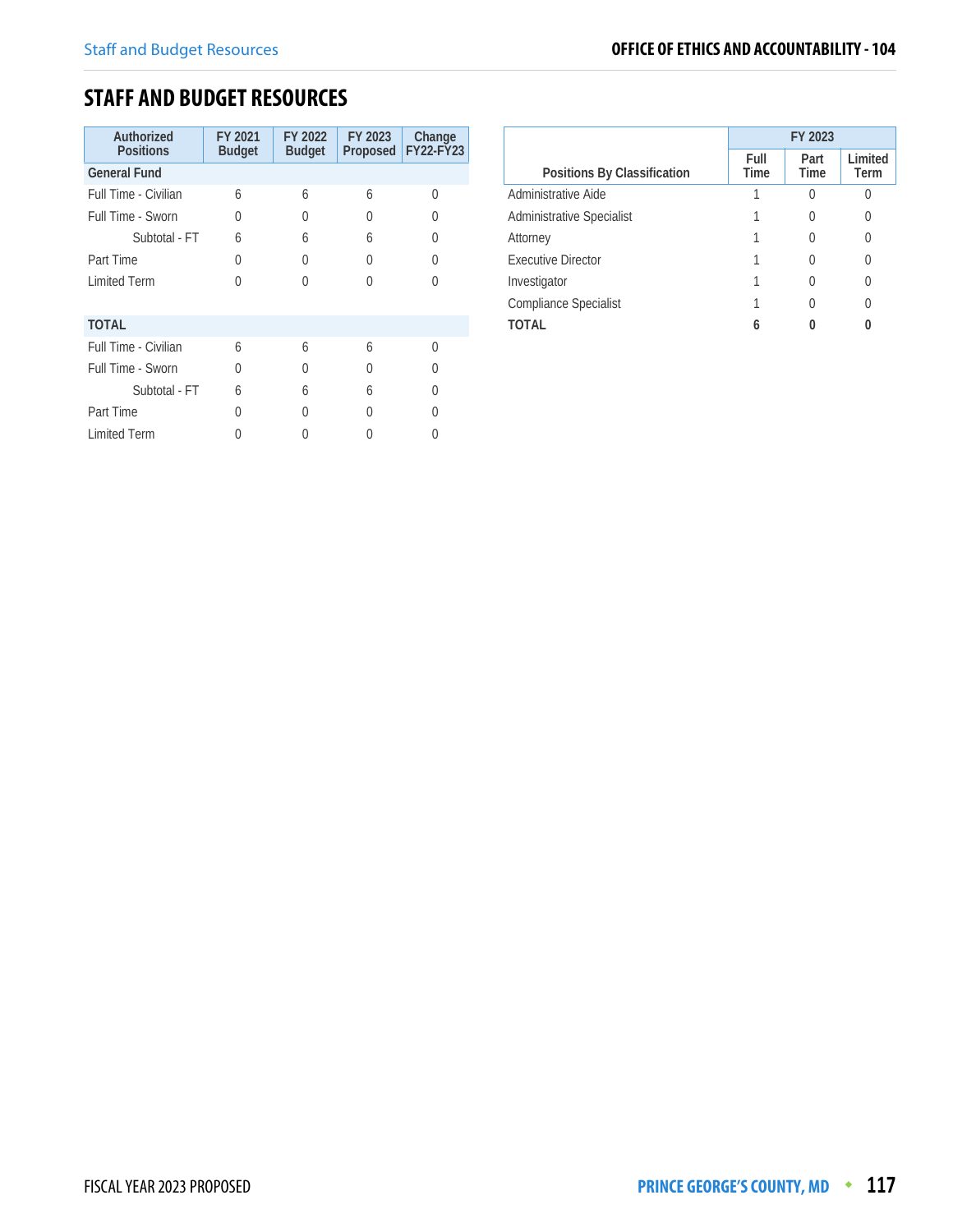## **Expenditures by Category - General Fund**

|                        | <b>FY 2021</b> | <b>FY 2022</b> | <b>FY 2022</b>  | <b>FY 2023</b>  | <b>Change FY22-FY23</b> |             |
|------------------------|----------------|----------------|-----------------|-----------------|-------------------------|-------------|
| <b>Category</b>        | Actual         | <b>Budget</b>  | <b>Estimate</b> | <b>Proposed</b> | Amount $(5)$            | Percent (%) |
| Compensation           | \$645,707      | \$640,400      | \$645,300       | \$685,300       | \$44,900                | 7.0%        |
| <b>Fringe Benefits</b> | 198,284        | 185,700        | 207,200         | 229,600         | 43,900                  | 23.6%       |
| <b>Operating</b>       | 93,208         | 109,900        | 104,100         | 110,200         | 300                     | 0.3%        |
| Capital Outlay         |                |                |                 |                 |                         |             |
| <b>SubTotal</b>        | \$937,199      | \$936,000      | \$956,600       | \$1,025,100     | \$89,100                | 9.5%        |
| Recoveries             |                |                |                 |                 |                         |             |
| <b>Total</b>           | \$937,199      | \$936,000      | \$956,600       | \$1,025,100     | \$89,100                | 9.5%        |

In FY 2023, compensation expenditures increase 7.0% over the FY 2022 budget due to the annualization of costs related to salary adjustments. Compensation costs include funding for six full time positions. Fringe benefit expenditures increase by 23.6% over the FY 2022 budget. This is due to the increase in the fringe benefit rate to align with projected costs and compensation adjustments.

Operating expenditures increase 0.3% over the FY 2022 budget dues to anticipated countywide costs for technology.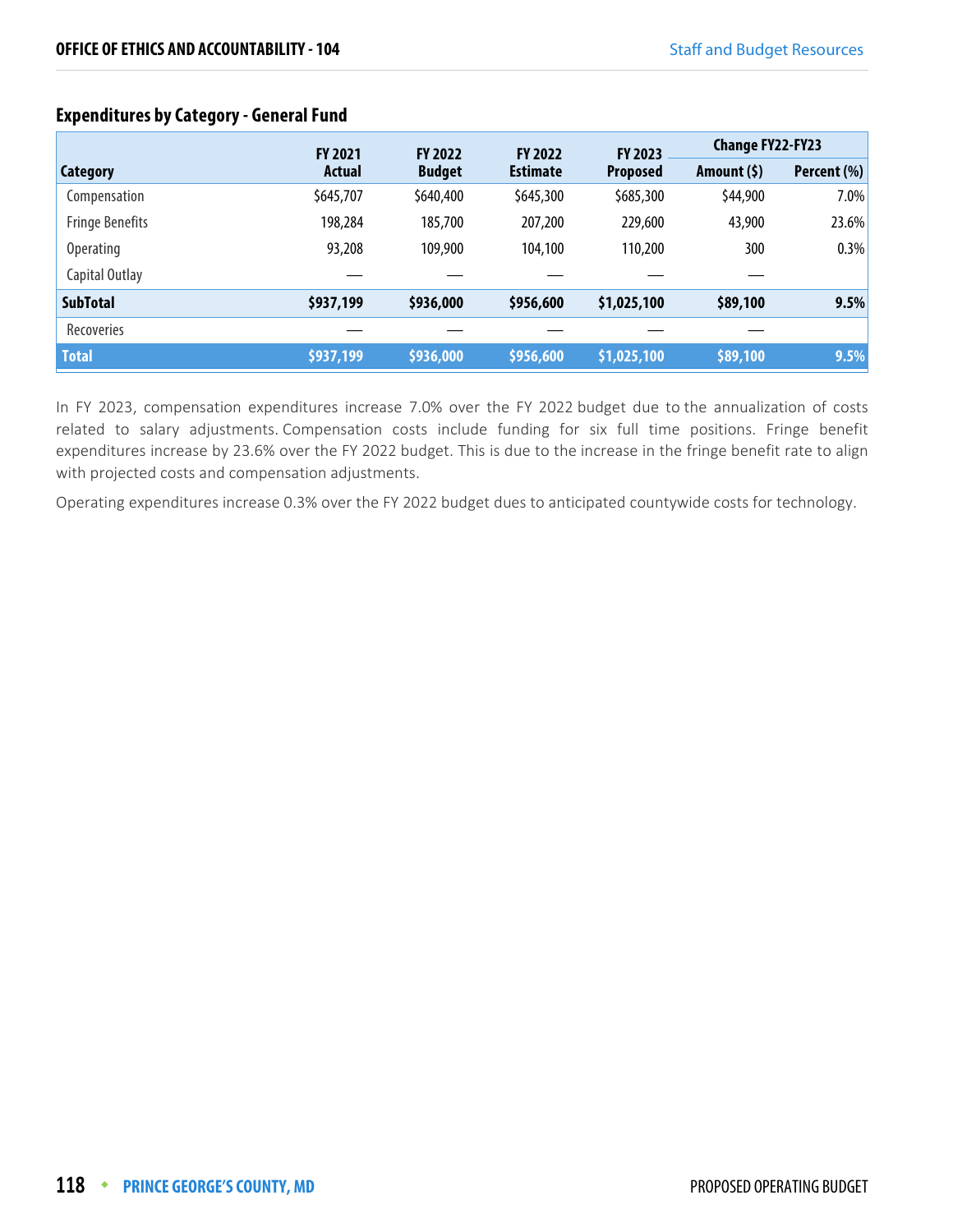## **SERVICE DELIVERY PLAN AND PERFORMANCE**

**Goal 1** — To provide comprehensive intake, processing, investigation, management, adjudication, analysis and reporting of allegations of waste, fraud, abuse and illegal acts in County government and make necessary recommendations to executive and legislative officials to promote efficiency and accountability.

**Objective 1.1** – Maintain length of time to resolve investigations of waste, fraud, abuse and illegal acts in County government at less than 60 days.

| <b>FY 2027</b><br><b>Target</b> | <b>FY 2020</b><br>Actual | <b>FY 2021</b><br>Actual | <b>FY 2022</b><br><b>Estimated</b> | <b>FY 2023</b><br><b>Projected</b> | Trend |
|---------------------------------|--------------------------|--------------------------|------------------------------------|------------------------------------|-------|
| 88                              | 46                       | 33                       | 58                                 | 64                                 |       |

## **Trend and Analysis**

The length of time to resolve investigations of waste, fraud, abuse and illegal acts is expected to fall within the <60 day threshold in FY 2022, landing around 58 days on average per case. This measure is expected to increase over the next few fiscal years, ballooning in FY 2027 to 88 days due to projected case count increases. FY 2020 and FY 2021 actuals were negatively impacted by lower case activity related to reduced government operations overall due to COVID-19.

| <b>Measure Name</b>                                                           | <b>FY 2019</b><br><b>Actual</b> | <b>FY 2020</b><br>Actual | <b>FY 2021</b><br>Actual | <b>FY 2022</b><br><b>Estimated</b> | FY 2023<br>Projected |
|-------------------------------------------------------------------------------|---------------------------------|--------------------------|--------------------------|------------------------------------|----------------------|
| <b>Resources (Input)</b>                                                      |                                 |                          |                          |                                    |                      |
| <b>Staff</b>                                                                  | 6                               | 6                        | 6                        | 6                                  | 6                    |
| <b>Workload, Demand and Production (Output)</b>                               |                                 |                          |                          |                                    |                      |
| Cases received (any type)                                                     | 400                             | 468                      | 442                      | 460                                | 500                  |
| Ethics violation allegations referred to the Board of<br><b>Ethics</b>        | 38                              | 17                       | 10                       | 23                                 | 25                   |
| Cases investigated by the Office of Ethics and<br>Accountability (OEA)        | 37                              | 20                       | 8                        | 23                                 | 25                   |
| Cases referred to another agency                                              | 109                             | 88                       | 82                       | 98                                 | 107                  |
| Hearings conducted by the Board of Ethics                                     | 0                               | 0                        | 1                        | 0                                  | $\boldsymbol{0}$     |
| <b>Efficiency</b>                                                             |                                 |                          |                          |                                    |                      |
| Agency actions taken/implemented in response to<br><b>OEA</b> recommendations | 23                              | 13                       | 18                       | 19                                 | 21                   |
| <b>Quality</b>                                                                |                                 |                          |                          |                                    |                      |
| Allegations substantiated or deemed non-compliant                             | 13                              | 6                        | 6                        | 8                                  | 9                    |
| <b>Impact (Outcome)</b>                                                       |                                 |                          |                          |                                    |                      |
| Days to close-out a case                                                      | 85                              | 46                       | 33                       | 58                                 | 64                   |
| OEA reports with recommendations made                                         | 23                              | 39                       | 30                       | 33                                 | 36                   |

#### **Performance Measures**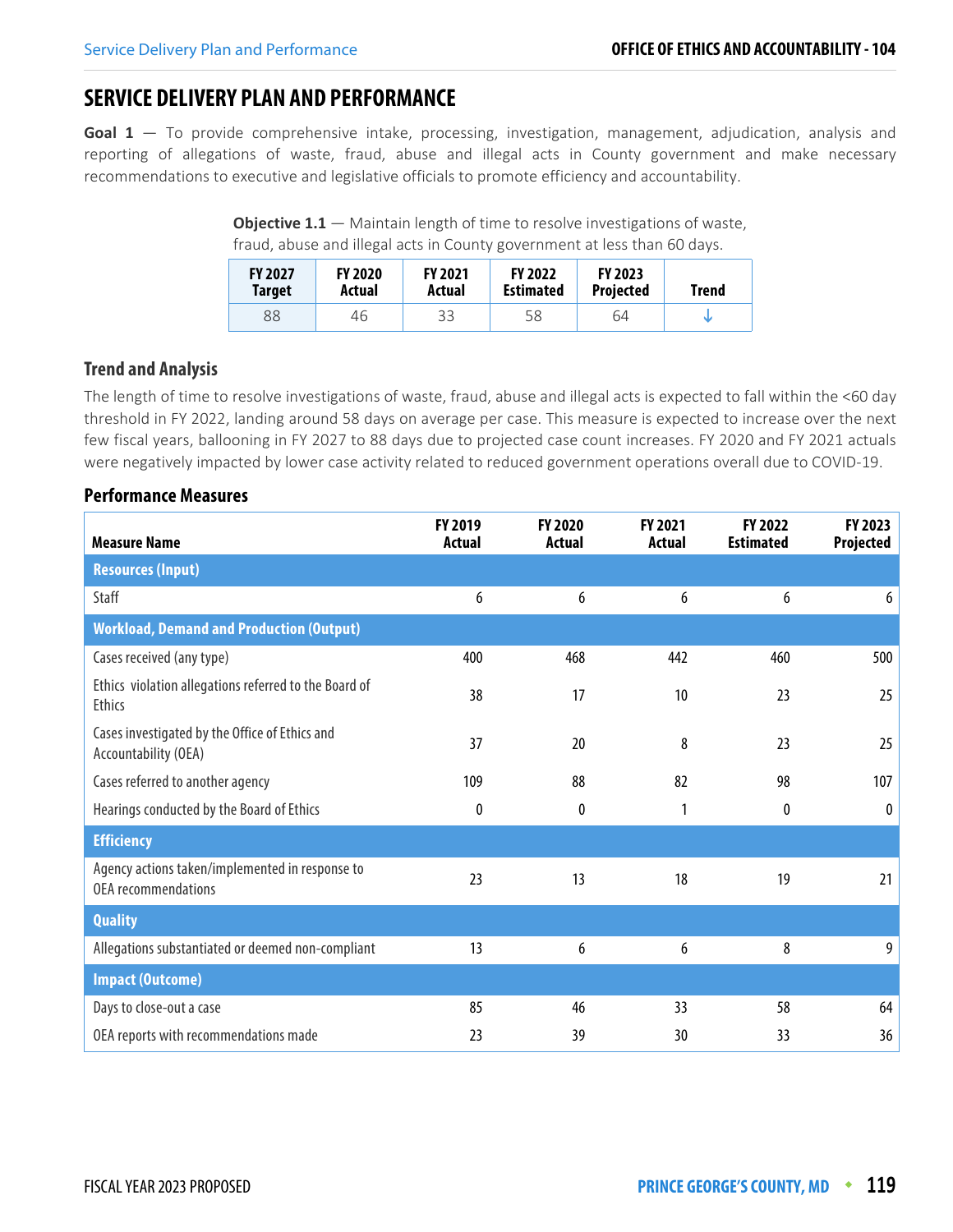**Objective 1.2** – Ensure OEA provides recommendations to CAO to resolve problems or deficiencies pursuant to Section 2-305.

| <b>FY 2027</b> | <b>FY 2020</b> | <b>FY 2021</b> | <b>FY 2022</b>   | <b>FY 2023</b>   | <b>Trend</b> |
|----------------|----------------|----------------|------------------|------------------|--------------|
| <b>Target</b>  | Actual         | Actual         | <b>Estimated</b> | <b>Projected</b> |              |
| 50             | 39             | 30             | 33               | 36               | ⊖            |

## **Trend and Analysis**

OEA expects to see steady growth in the number of recommendations issued year over year due to the increase in case count, operational reviews and historical trends. FY 2021 actuals were impacted by reduced case activity related to reduced government operations overall.

## **Performance Measures**

See Table 1.1 above.

Goal 2 — To promote disclosure of the outside business and monetary interests of County government employees/ officials and real-time notice of lobbying activity directed toward County government.

**Objective 2.1** – Reduce the number of post-audit actions on financial disclosure statements.

| <b>FY 2027</b> | <b>FY 2020</b> | <b>FY 2021</b> | <b>FY 2022</b>   | <b>FY 2023</b>   | <b>Trend</b> |
|----------------|----------------|----------------|------------------|------------------|--------------|
| <b>Target</b>  | Actual         | Actual         | <b>Estimated</b> | <b>Projected</b> |              |
| 90             | 102            | 99             | 90               | 90               | ↔            |

## **Trend and Analysis**

The number of post-audit actions on financial disclosure statements is expected to slightly decrease from prior year performance, in accordance with the objective. However, the scope of compliance audits continues to increase even while filers improve overall reporting accuracies. FY 2021 actuals were slightly reduced from FY 2020 actuals in accordance with the objective as well.

## **Performance Measures**

| <b>Measure Name</b>                                                                | FY 2019<br>Actual | <b>FY 2020</b><br>Actual | <b>FY 2021</b><br>Actual | <b>FY 2022</b><br><b>Estimated</b> | <b>FY 2023</b><br>Projected |
|------------------------------------------------------------------------------------|-------------------|--------------------------|--------------------------|------------------------------------|-----------------------------|
| <b>Resources (Input)</b>                                                           |                   |                          |                          |                                    |                             |
| Compliance staff                                                                   | 2                 | 2                        | 2                        | 2                                  | $\mathbf{2}$                |
| <b>Workload, Demand and Production (Output)</b>                                    |                   |                          |                          |                                    |                             |
| Financial disclosure statements processed                                          | 1,132             | 566                      | 892                      | 1,000                              | 1,000                       |
| Financial disclosure late fee waivers processed                                    | 11                | 10 <sup>°</sup>          | 26                       | 17                                 | 19                          |
| Financial disclosure late fee waivers granted                                      | 8                 | 3                        | 26                       | 13                                 | 14                          |
| Registered lobbyists processed                                                     | 45                | 54                       | 55                       | 60                                 | 60                          |
| Lobbyist reports processed                                                         | 122               | 217                      | 206                      | 220                                | 220                         |
| Financial disclosure statements fully reviewed in<br>compliance with Section 2-292 | 889               | 566                      | 892                      | 1,000                              | 1,000                       |
| Requested financial disclosure statement exemptions<br>processed                   | 0                 | 0                        |                          | 0                                  | 0                           |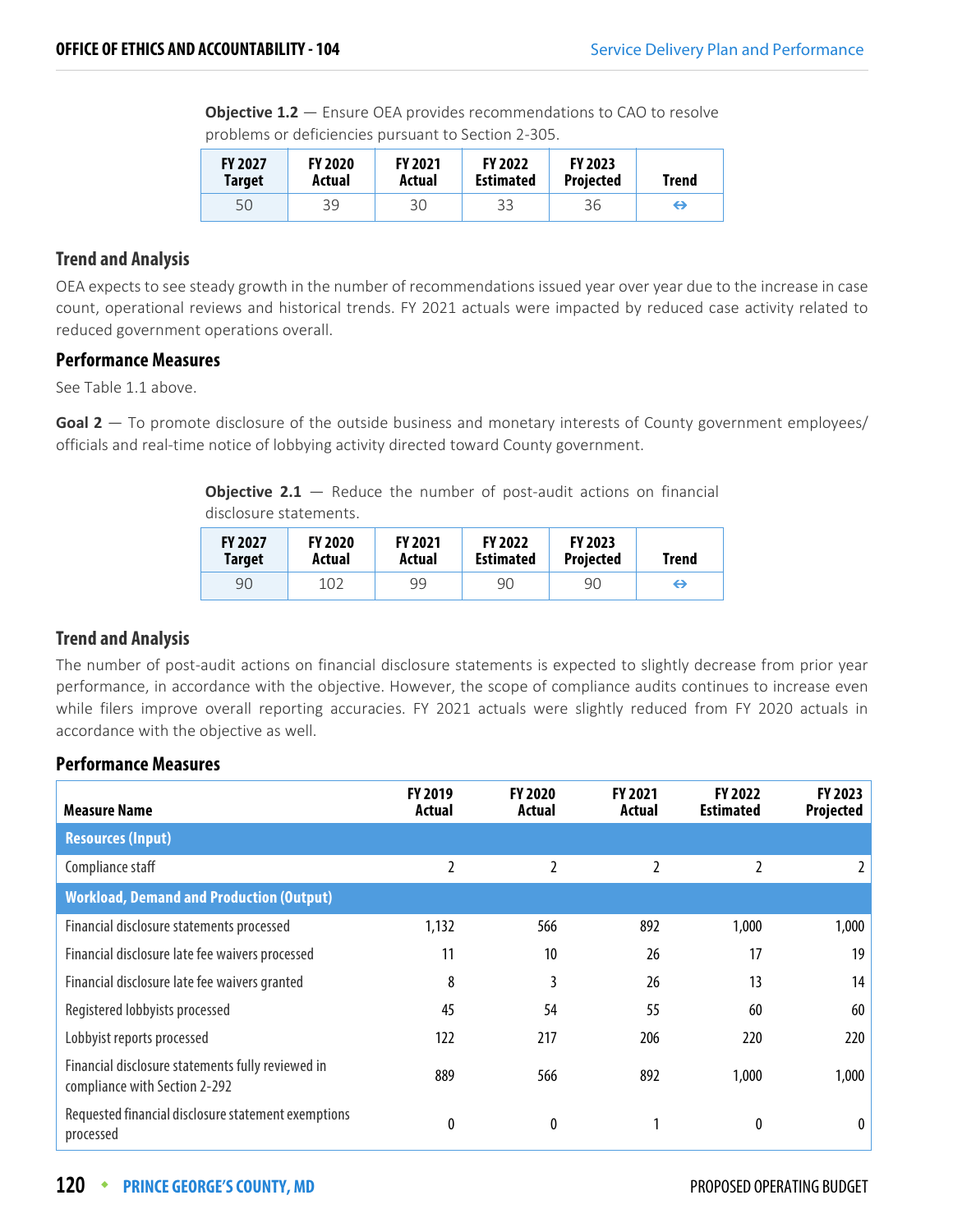## **Performance Measures** (continued)

| <b>Measure Name</b>                                                                                       | <b>FY 2019</b><br>Actual | <b>FY 2020</b><br>Actual | <b>FY 2021</b><br>Actual | <b>FY 2022</b><br><b>Estimated</b> | <b>FY 2023</b><br><b>Projected</b> |
|-----------------------------------------------------------------------------------------------------------|--------------------------|--------------------------|--------------------------|------------------------------------|------------------------------------|
| Requested financial disclosure statements<br>exemptions granted                                           | 0                        | 0                        |                          | 0                                  | $\theta$                           |
| Secondary employment legal reviews                                                                        | 71                       | 48                       | 54                       | 61                                 | 67                                 |
| <b>Quality</b>                                                                                            |                          |                          |                          |                                    |                                    |
| Financial disclosure statement audit letters sent as a<br>result of targeted audit review                 | 28                       | 149                      | 101                      | 100                                | 100                                |
| Agency follow-ups as a result of secondary<br>employment legal reviews                                    | 0                        | 48                       | 10                       | 12                                 | 13                                 |
| <b>Impact (Outcome)</b>                                                                                   |                          |                          |                          |                                    |                                    |
| Financial disclosure statement corrections made or<br>explanations sent as a result of audit letters sent |                          | 102                      | 99                       | 90                                 | 90                                 |
| Corrections to secondary employment requests as a<br>result of agency follow-up                           | 32                       | 48                       | 54                       | 61                                 | 67                                 |

**Objective 2.2** – Ensure legal audit of all secondary employment requests and their compliance with County Ethics Code conflict of interest prohibition.

| <b>FY 2027</b> | <b>FY 2020</b> | <b>FY 2021</b> | <b>FY 2022</b>   | <b>FY 2023</b>   | Trend |
|----------------|----------------|----------------|------------------|------------------|-------|
| <b>Target</b>  | Actual         | Actual         | <b>Estimated</b> | <b>Projected</b> |       |
| 93             | 48             | 54             | 61               | 67               |       |

## **Trend and Analysis**

Legal audits of secondary employment are expected to increase steadily over time, ballooning in FY 2027 to 93 legal audits. This is due to the expected increase in overall case activity as well as increased compliance with the reporting requirement. FY 2020 actuals for "Agency follow-ups as a result of secondary employment legal review" have been restated for accuracy.

## **Performance Measures**

See Table 2.1 above.